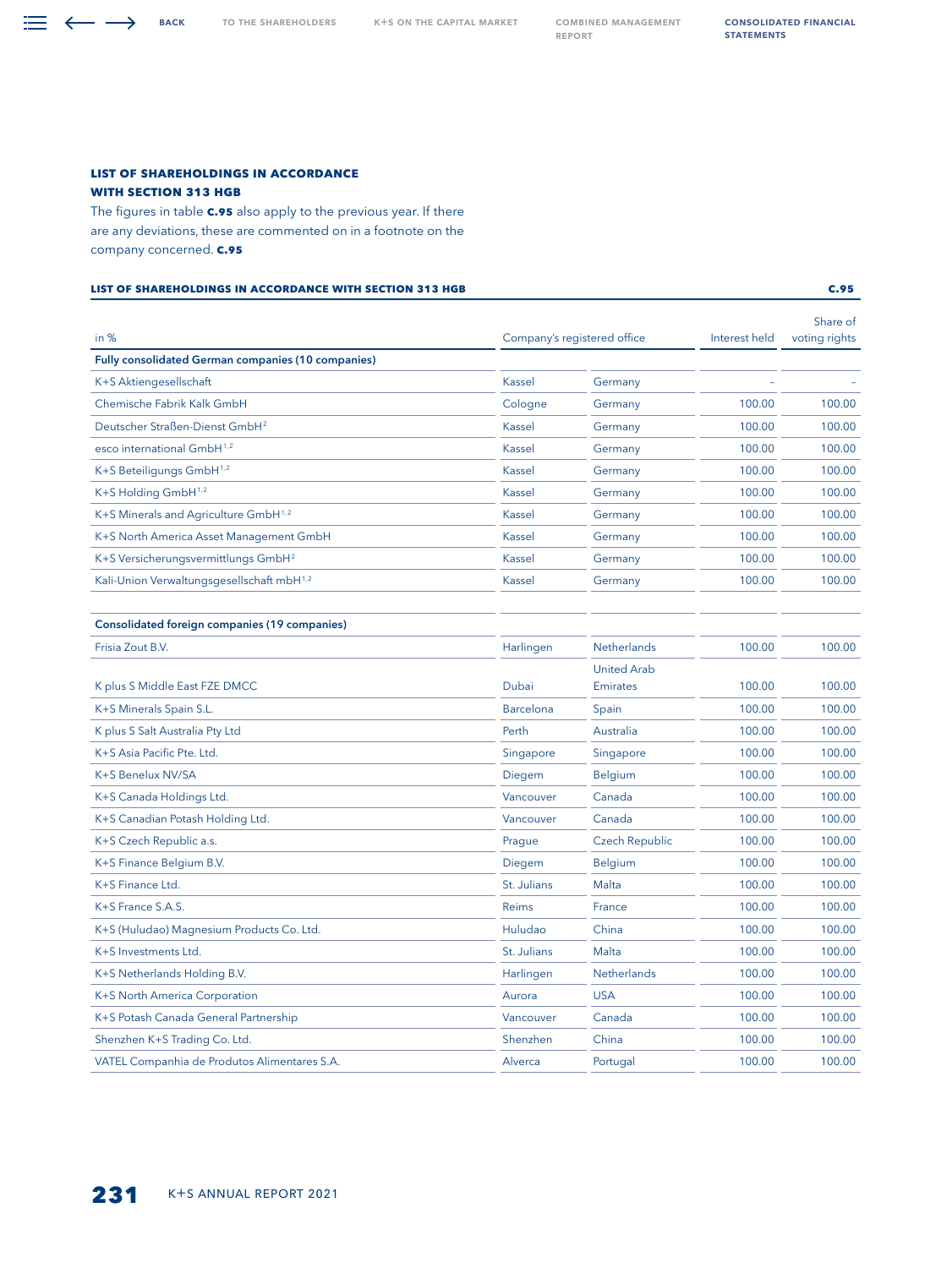report

| in $%$                                                         | Company's registered office |                       | Interest held | Share of<br>voting rights |
|----------------------------------------------------------------|-----------------------------|-----------------------|---------------|---------------------------|
|                                                                |                             |                       |               |                           |
| Equity-accounted companies (2 companies)                       |                             |                       |               |                           |
| K+S Baustoffrecycling GmbH                                     | Sehnde                      | Germany               | 50.00         | 50.00                     |
| REKS GmbH & Co. KG <sup>3</sup>                                | Düsseldorf                  | Germany               | 61.99         | 50.00                     |
| Non-consolidated German companies (6 companies) <sup>4</sup>   |                             |                       |               |                           |
| 4. K+S Verwaltungs GmbH                                        | Kassel                      | Germany               | 100.00        | 100.00                    |
| Beienrode Bergwerks-GmbH                                       | Kassel                      | Germany               | 89.81         | 89.81                     |
| <b>Ickenroth GmbH</b>                                          | Staudt                      | Germany               | 100.00        | 100.00                    |
| K+S An-Instituts Verwaltungsgesellschaft mbH                   | Kassel                      | Germany               | 100.00        | 100.00                    |
| MSW-Chemie GmbH                                                | Langelsheim                 | Germany               | 100.00        | 100.00                    |
| Wohnbau Salzdetfurth GmbH                                      | Bad<br>Salzdetfurth         | Germany               | 100.00        | 100.00                    |
| Non-consolidated foreign companies (15 companies) <sup>4</sup> |                             |                       |               |                           |
| <b>Akorion Company Limited</b>                                 | Kampala                     | Uganda                | 65.25         | 65.25                     |
| EzyAgric B.V.                                                  | Amsterdam                   | <b>Netherlands</b>    | 51.00         | 51.00                     |
| <b>Grainpulse Limited</b>                                      | Kampala                     | Uganda                | 75.00         | 75.00                     |
| K plus S Africa (Pty) Ltd.                                     | Johannesburg                | South Africa          | 100.00        | 100.00                    |
| KplusS Fertilizers Kenya Limited                               | Mombasa                     | Kenya                 | 100.00        | 100.00                    |
| K+S Brasileira Fertilizantes e Produtos Industriais Ltda.      | São Paulo                   | <b>Brazil</b>         | 100.00        | 100.00                    |
| K+S Fertilizers (India) Private Limited                        | <b>New Delhi</b>            | India                 | 100.00        | 100.00                    |
| K+S Italia S.r.L.                                              | Verona                      | Italy                 | 100.00        | 100.00                    |
| K+S Legacy GP Inc.                                             | Vancouver                   | Canada                | 100.00        | 100.00                    |
| K+S Minerals and Agriculture (Panama) S.A.                     | Panama City                 | Panama                | 100.00        | 100.00                    |
| K+S Mining Argentina S.A.                                      | <b>Buenos Aires</b>         | Argentina             | 100.00        | 100.00                    |
| K+S Polska Sp. z o.o.                                          | Poznan                      | Poland                | 100.00        | 100.00                    |
| K+S Transição Gestão de Imóveis Ltda                           | São Paulo                   | <b>Brazil</b>         | 100.00        | 100.00                    |
| K+S UK & Eire Ltd.                                             | Hertford                    | <b>United Kingdom</b> | 100.00        | 100.00                    |
| Kali AG in liquidation                                         | Aeschi                      | Switzerland           | 100.00        | 100.00                    |